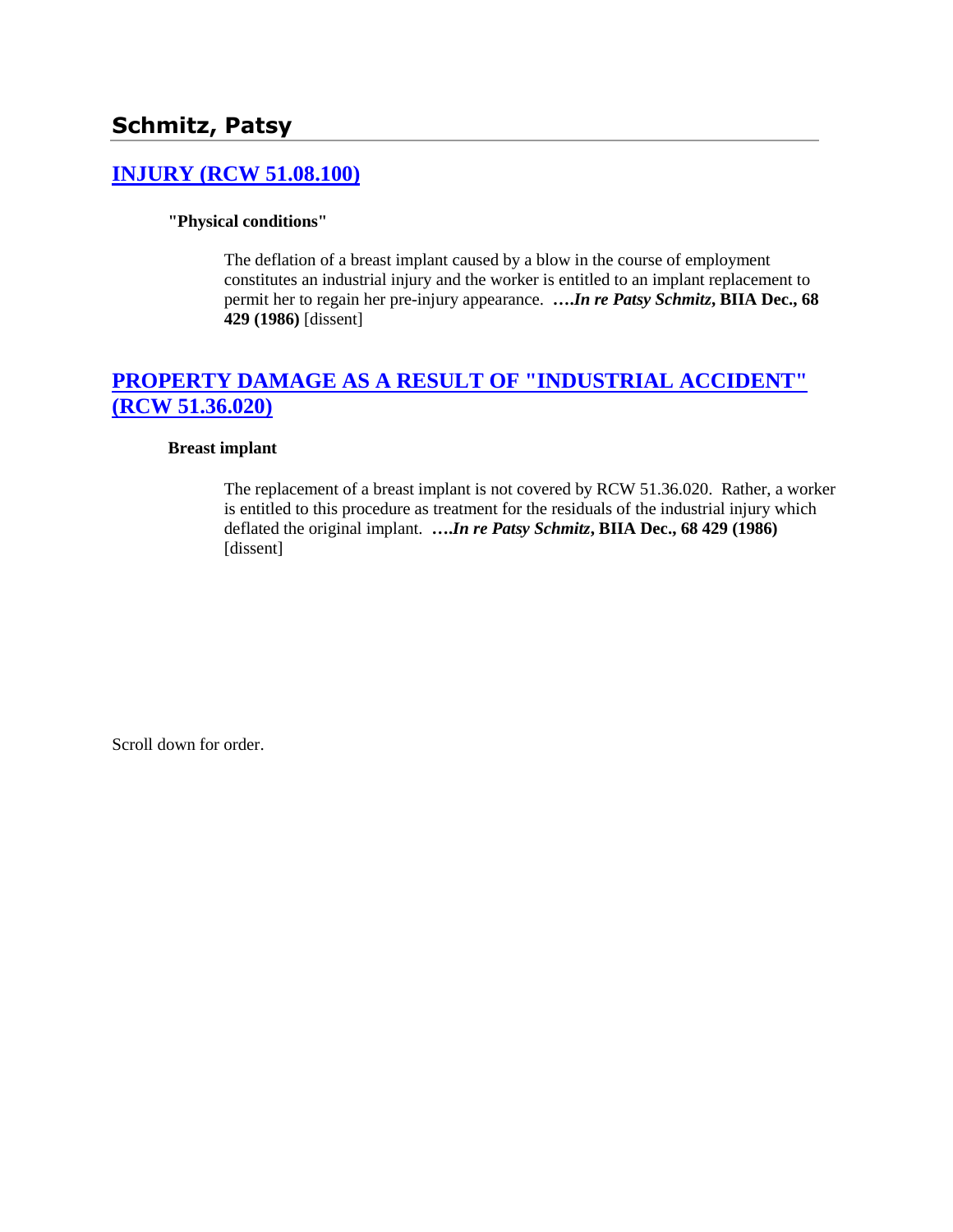#### **BEFORE THE BOARD OF INDUSTRIAL INSURANCE APPEALS STATE OF WASHINGTON**

**)**

**IN RE: PATSY L. SCHMITZ ) DOCKET NO. 68,429**

**CLAIM NO. S-654964 ) DECISION AND ORDER**

APPEARANCES:

Claimant, Patsy L. Schmitz, by James D. Oswald

Employer, Rainier Brewing Company, by Perkins, Coie, Stone, Olsen & Williams, per Calhoun Dickinson

Department of Labor and Industries, by The Attorney General, per Sidney Stillerman Swan, Assistant

This is an appeal filed by the self-insured employer on August 9, 1984 from an order of the Department of Labor and Industries dated June 11, 1984, which adhered to the provisions of a prior order allowing the claim, and ordering the self-insured employer to deny responsibility for replacement of a right breast implant as unrelated to the injury for which the claim was filed. **AFFIRMED**.

## **DECISION**

Pursuant to RCW 51.52.104 and RCW 51.52.106, this matter is before the Board for review and decision on a timely Petition for Review filed by the employer to a Proposed Decision and Order issued on August 8, 1985 in which the order of the Department dated June 11, 1984 was affirmed.

The employer's petition argues that the damage done to the claimant by an incident at her work on December 16, 1983, involving her left breast, did not involve an injury to her person, or to an artificial or substitute mechanical aid within the scope of coverage provided by RCW 51.36.020, and therefore is not compensable under the industrial insurance act.

The record discloses that the claimant was working on the day in question at a machine which forms corrugated boxes. The machine jammed, and while attempting to make it operable a piece of fiber suddenly dislodged, striking her left breast. The event was painful but no apparent damage to live tissue occurred. The blow, however, caused a breast implant to deflate, which Ms. Schmitz discovered on returning home after the end of her work-shift. She had undergone breast augmentation surgery some ten years before, at which time enlargement of both breasts was done by implantation of silicone prostheses.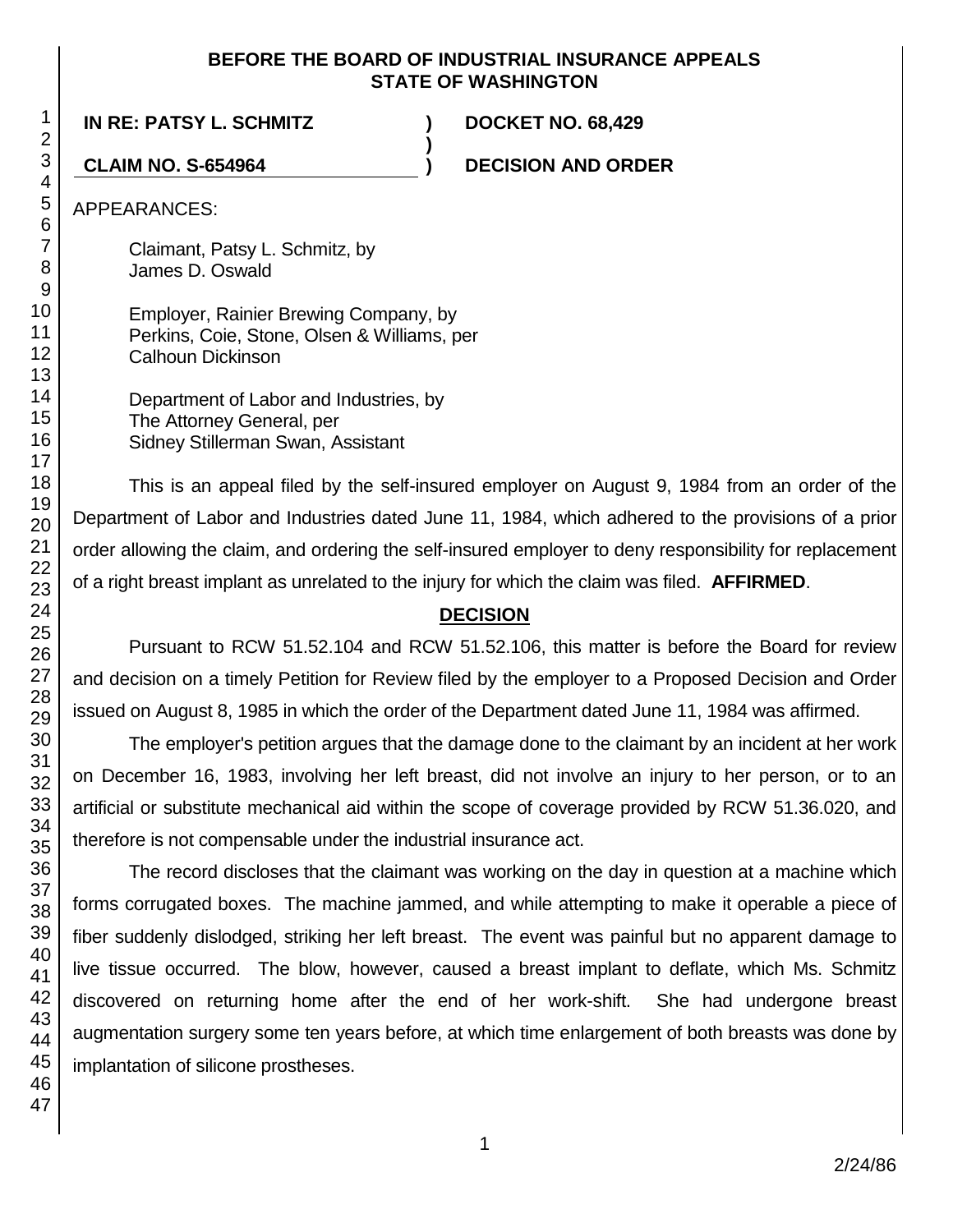It is clear that the only damage caused by the traumatic incident was to the left breast implant. No other physical harm resulted, as the claimant sustained no apparent abrasions, bruises or external punctures as a result of the incident.

We are aware that the legislature did not include breast implants within its listings IN RCW 51.36.020 of artificial substitutes covered for repair or replacement because of an industrial accident thereto. The specific devices covered under subsection (3) of that section include artificial limbs, eyes, or teeth, and subsection (4) covers hearing aids, eyeglasses or lenses. Nevertheless, to our thinking, the blow caused damage to more than just an artificial object. Certainly, the incident caused a change in the physical appearance of the claimant's left breast. While the record does not establish that deflation of her implant posed a particular health hazard, it was at the very least disfiguring. Also, we can infer that deflation of such implant would have caused a change in the internal structure of the breast since the implant would no longer be supportive of the underlying chest musculature. Clearly there was a change in the claimant's physical condition as a result of the December 16, 1983 incident. Inasmuch as a change did occur, the result of the incident would therefore qualify as an industrial injury under RCW 51.08.100. It is our understanding of the Act's intent, relating to the provision for medical care, that injured workers be returned as closely as possible to their pre-injury state. In order to do this, the claimant had to be provided with a new left breast implant to permit her to regain her pre-injury appearance.

In short, we do not agree with the employer's rationale that damage occurred only to an artificial object. Unlike those devices listed in RCW 51.36.020, the only way to repair or replace a breast implant is to surgically enter the breast itself. Since this need for surgery was the direct result of the trauma causing damage to the original implant, the self-insurer must be responsible for the cost of this surgery. Additionally, as noted above, the rupture of the implant following the December 16, 1983 incident did result in physical changes to the claimant's body. It would thus be incorrect to state that the incident caused nothing more than damage to an artificial object. We believe the Department properly allowed the claim as framed by its order of June 11, 1984.

After consideration of the Proposed Decision and Order and the Petition for Review filed thereto, and a careful review of the entire record before us, we are persuaded that the Proposed Decision and Order is supported by a preponderance of the evidence and is correct as a matter of law.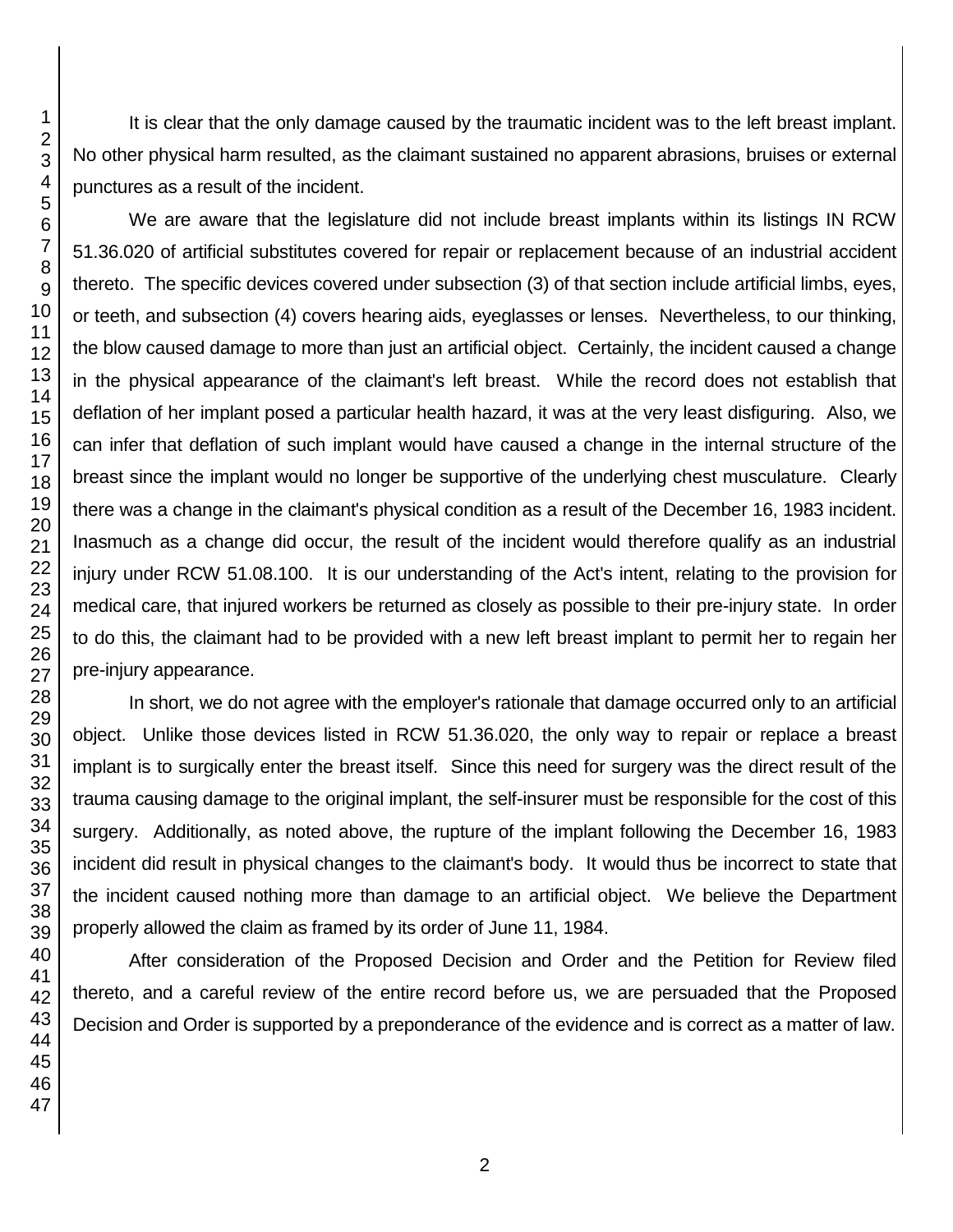The proposed Findings, Conclusions and Order are hereby adopted as this Board's final Findings, Conclusions and Order and are incorporated herein by this reference.

It is so ORDERED.

Dated this 24th day of February, 1986.

## BOARD OF INDUSTRIAL INSURANCE APPEALS

| /s/                  |             |
|----------------------|-------------|
| <b>GARY B. WIGGS</b> | Chairperson |
| /s/                  |             |

FRANK E. FENNERTY, JR. Member

## **DISSENTING OPINION**

I dissent from the Board majority's conclusion that this claim for replacement of the claimant's cosmetic left breast implant is allowable as an industrial "injury" under RCW 51.08.100. There was no "physical condition" resulting from the claimant's incident of December 16, 1983, i.e., no damage to the worker's person, and thus no industrial injury within the meaning of the Act.

Because damage to an artificial appliance or prosthesis is not included in the basic definition of injury, the legislature has specifically addressed the circumstances under which such devices may be repaired or replaced. Subsections (3) and (4) of RCW 51.36.020. Nowhere in these provisions or elsewhere in the Act is there any authority, either specifically or inferentially, for replacement of a cosmetic breast implant damaged or deflated in the course of employment.

RCW 51.32.260 gives further illustration of the legislative intent to extend the scope of the Act's "injury" coverage, beyond that contemplated in the basic injury definition, only in carefully and specifically prescribed situations. It provides:

> "Workers otherwise entitled to compensation under this title may also claim compensation for loss of or damage to the worker's personal clothing, footwear or protective equipment resulting from the industrial accident or incurred in the course of emergency medical treatment for iniuries."

Replacement of the described items is possible only when the worker is "otherwise entitled to compensation" under the Act, i.e., injured and given treatment or other benefits. Again, no provision is made for cosmetic devices such as breast implants.

The majority, in reaching its conclusion to allow coverage, feels it necessary to emphasize the altered appearance of claimant's breast by the deflated implant, and states that "we can infer" that